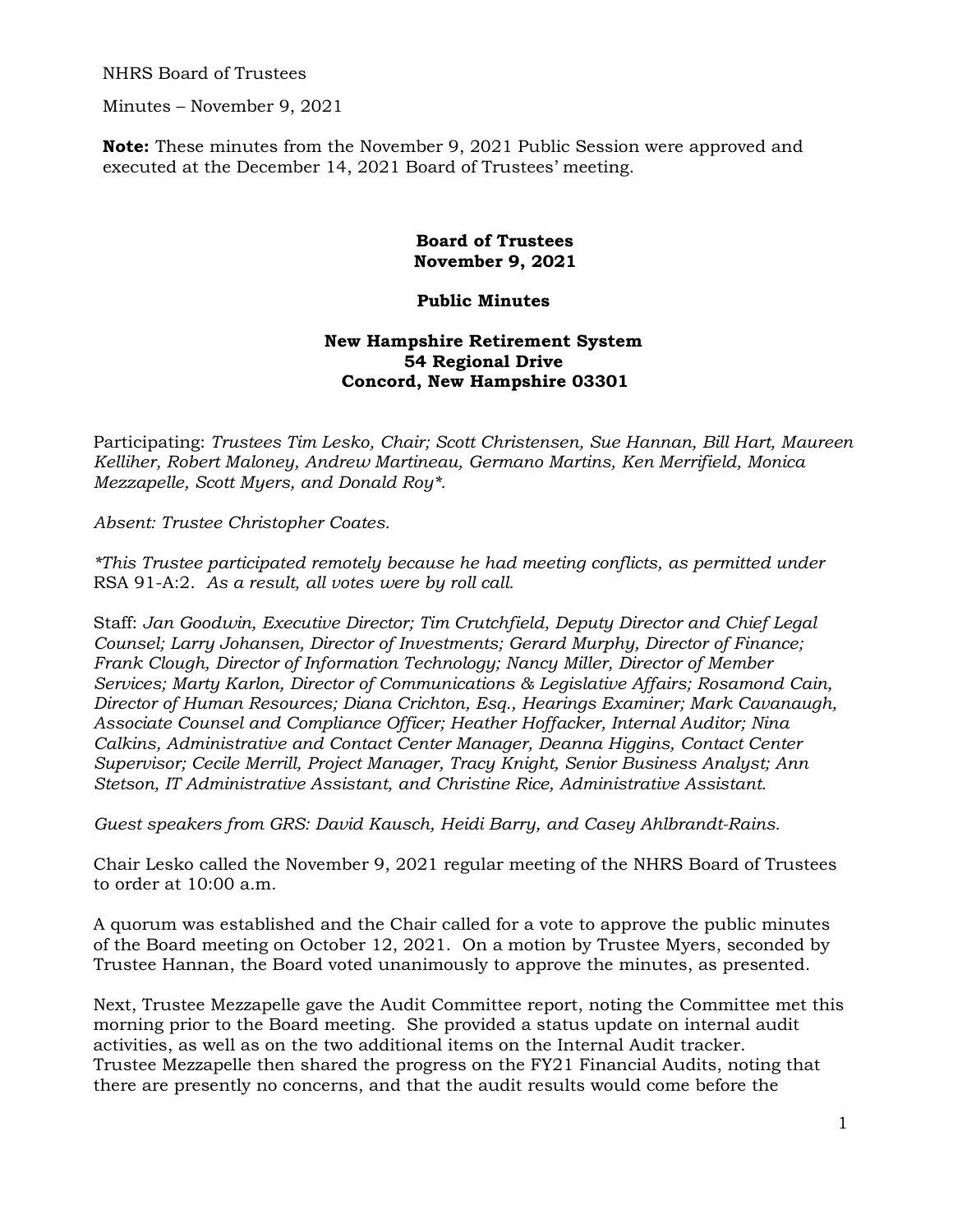Committee and the Board in December.

At its meeting, the Committee also heard from Deputy Director and Chief Legal Counsel Tim Crutchfield on the Annual Ethics Survey results, and Trustee Mezzapelle noted that the percentage of survey responses were as expected, and that everyone was in compliance. On a motion by Trustee Hart, seconded by Trustee Maloney, the Board voted unanimously to approve the Annual Ethics Survey scorecard, as recommended by the Audit Committee and as presented today.

Next, she updated the Board on the PGV3 project, which is 47% complete, with Deliverable 3 (D3), benefit calculations, at 93% complete; and D4, benefit maintenance, QDRO, and insurance, at 12% complete. She reported that D3 User Acceptance Testing (UAT) is at 86% complete. Lastly, she reported on several items relative to PGV3 that are in progress, including D4 QDRO design document reviews, open data conversion issues, and the logistics involving the employer reporting rollout.

Trustee Roy then presented the Governance Committee report, noting the Committee had not met since the last Board meeting. He said the Committee plans to meet in December to review the annual update to the Governance Manual, and to discuss the annual renewal of fiduciary insurance coverage. He noted the Committee expects to present both items to the full Board at its January meeting.

Next, Trustee Kelliher gave the report of the Independent Investment Committee (IIC, Committee), which met on October 22, 2021, stating that Director of Investments Larry Johansen updated the Committee on investment returns through recent time-periods. Trustee Kelliher reported that investment returns as of June 30, 2021 were at 29.4% net of fees, and that the portfolio outperformed its benchmark by 5.1%. Mr. Johansen then gave an update on asset allocation and liquidity, and referenced the \$55 million transfer from cash to IR+M, to move the fixed income allocation into range. IR+M is a core fixed income manager who invests approximately \$800 million on behalf of NHRS. Director Johansen then reviewed the Work Plan with the Committee and it voted to approve the plan for the third quarter of FY22. The Committee then voted unanimously to renew the Investment Management Agreement with IR+M through October 31, 2023.

Following that vote, the Committee heard presentations from the two finalists, Fidelity and Wellington, as part of the System's search for a core non-U.S., small-cap equity manager. After deliberation, the Committee voted unanimously to terminate NHRS's investment in Segall, Bryant & Hamill (SBH) International Small Cap Strategy and voted unanimously to invest the terminated assets from SBH in Wellington International Small Cap Research Equity Strategy, subject to contract and legal review. SBH manages about \$144 million on behalf of the System. Lastly, Trustee Kelliher noted the market returns in September were unfavorable to the portfolio, but in October, market returns were more positive, resulting in a healthy portfolio.

Trustee Kelliher turned to Mr. Johansen, who updated the Board on the total fund performance over multiple time-periods and noted that performance was down .4% for the fiscal year-to-date, up 10.6% at three years; 10.5% at five years; 10.5% at 10 years, and reported that asset allocations were close to target and well within range. He mentioned the draft Comprehensive Annual Investment Report (CAIR), which he said the Committee would review at its meeting next week, and expects that the IIC would recommend it for Board approval at the December meeting.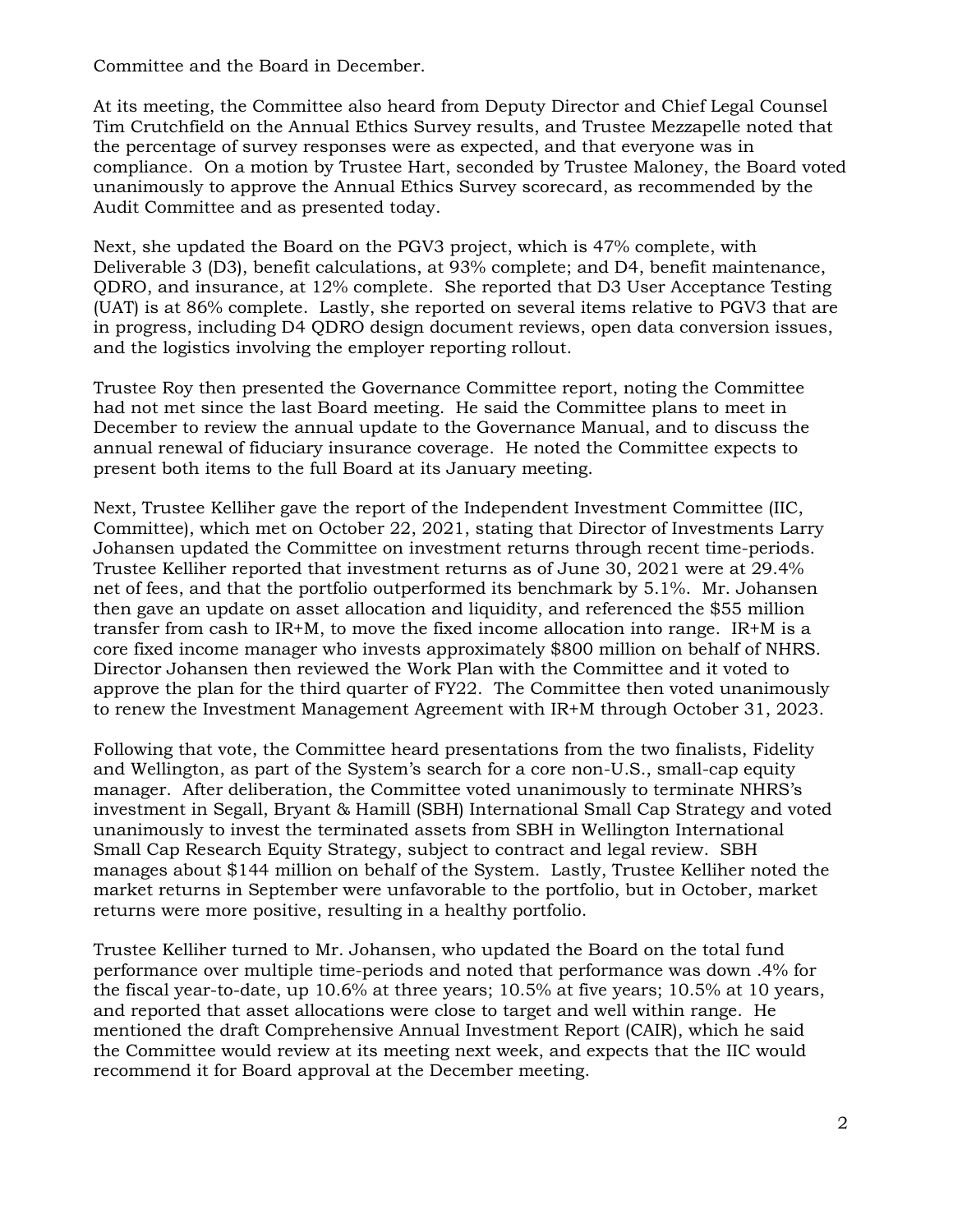He stated that final performance at June 30, 2021 was up 29.4% for the fiscal year, 11.4% at three years; 11.3% at five years; and 9.3% at 10 years. At one year and 10 years, NHRS's performance is in the top quintile and at three and five years, the System is in the top 30% of its peers. In closing, Mr. Johansen provided an overview of the agenda for the November IIC meeting.

Trustee Myers provided the Legislative Committee update, noting that the Committee had not met since the last Board meeting, but plans to meet in December. He presented the list of Legislative Services Requests (LSRs), stating that the House and Senate filing periods have passed, although the Senate is able to hold titles in confidence so there may be additional, filed legislation, of which NHRS is not yet aware. He stated there are about 12 LSRs that relate to the System. Trustee Myers said that the Committee and staff would continue to monitor the titles and details, as more information becomes available. He then turned to Director of Communications and Legislative Affairs Marty Karlon, who noted that there are published details on several LSRs that already have assigned bill numbers and appear on the General Court website.

Next, on behalf of Trustee Coates, Mr. Crutchfield gave a brief report of the Benefits Committee, which had not met since last month's Board meeting.

Trustee Hart then gave the PPCC report, noting the Committee met twice since the last Board meeting, once on October 15, 2021 and again on November 4, 2021. At the November meeting, Director of Human Resources Rosamond Cain provided a staffing and recruitment update, noting that NHRS filled the Employer Reporting Manager position internally, and hired someone to fill the Imaging Specialist position. HR and IT are working together on interviewing for the Help Desk Technician, which is a new position, and Finance is interviewing for a Finance Accountant.

Trustee Hart informed the Board of transition efforts concerning the PGV3 project, with the upcoming retirement of Project Manager Cecile Merrill. He said the Committee also discussed succession planning, which has become a permanent agenda item, noting that the Management Development Program has effectively shaped internal candidates for potential successorship of various key management positions. Lastly, he reported that the Committee acknowledged the CBA, which expires June 30, 2022, and said that NHRS has begun preparations for negotiations, which will likely start January 2022.

Chair Lesko then introduced guest speakers David Kausch, Heidi Barry, and Casey Alhbrandt-Rains from GRS, the System's Consulting Actuary, who presented an overview of actuarial services to familiarize Trustees, particularly the newer Board members, with the actuarial process and its importance in calculating and reporting the Plan funding progress for NHRS. GRS discussed the actuarial information it provides for the Annual Comprehensive Financial Report (ACFR), which includes GASB 67 and other pension disclosures, and GASB 74 and other medical subsidy disclosures. GRS also discussed its assistance with the CAIR.

Next, Executive Director Jan Goodwin gave her report, noting the improvement of KPMs, which were at 96.3%, above the 95% benchmark, and added that the Executive Team (E-Team) members would address their respective missed KPMs, of which there were three. She also informed the Board that she and the E-Team have been evaluating the KPMs, especially relative to the perennial hindrances contributing to meeting the KPMs. She then described a process to assist staff in meeting the KPMs in the future.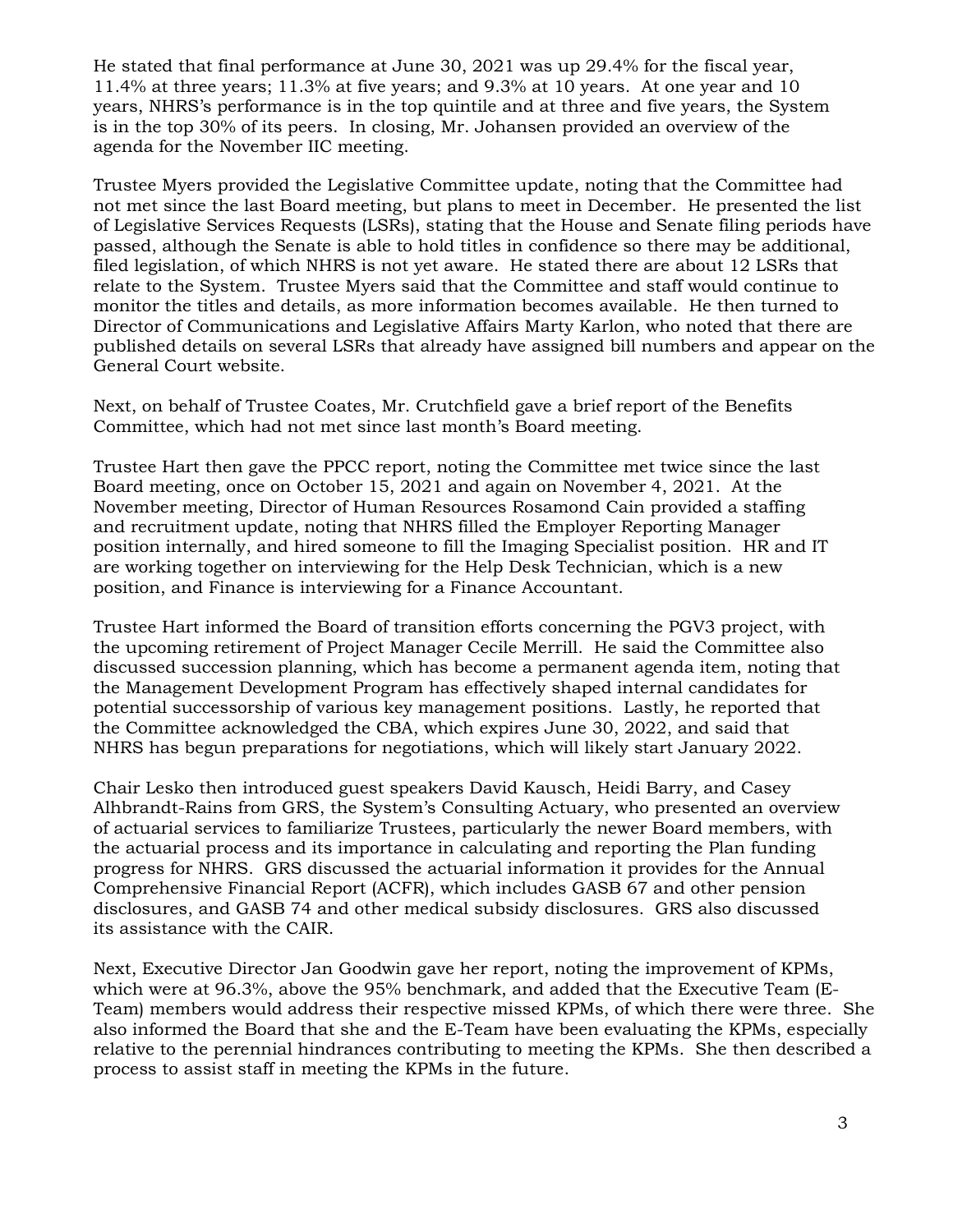She then shared the customer satisfaction results from the Contact Center and noted a possible discrepancy with how the System presents the survey to its members, and that a further review of the survey itself would be prudent to more accurately reflect the results. She then went over the Quarterly Member Satisfaction report, which covers the first quarter of FY22, and noted the high score, commenting on the importance of maintaining customer satisfaction and rectifying any reported member dissatisfaction.

Ms. Goodwin updated the Board on the monthly metrics for the Contact Center, which will mark its one-year anniversary next month, and noted that it continues to meet its two goals of answering calls within two minutes, and having an abandon rate of less than 5%. Lastly, she went over her Action Plan, noting that the transparency of the investment fees relating to HB 173 is complete.

Following the Executive Report, Mr. Crutchfield gave his report of the Legal department, noting its involvement with the PGV3 testing of D4, with the legal staff's particular attention to the QDRO design to upgrade to an automated process. With regard to HB2 on the medical subsidy process for state retirees, he said that he and Director of Finance Gerard Murphy, and Ms. Goodwin met on November 1, 2021 with the assigned auditor from the Office of Legislative Budget Assistant, (LBA), and noted positive progress.

Mr. Johansen then gave his Investment report, noting that his department met the seven of seven KPMs, and that his Action Plan is in progress and on schedule.

Next, Mr. Karlon gave his PIO and legislative report, stating that preparation for the legislative session in January is underway, and that PIO is working on year-end updates to publications with new data, and scheduling the 2022 educational events, as well as recording the "NHRS: Past, Present, and Future" presentation for online access. He mentioned that staff are working on employer reporting instructions for the PGV3 data reporting system. Lastly, he noted that his department met all of its KPMs and his Action Plan is on track.

Following Mr. Karlon, Nancy Miller, Director of Member Services, gave her report, updating the Board on the JRP data transfer to BPAS, the new, third-party administrator. On the PGV3 project, she gave an overview of staff activities with D3 testing and the process of automating the QDRO system in D4. She reported on staffing changes, noting that Member Services seeks to fill two Retirement Generalist positions.

With regard to KPMs, the department continues to work toward fulfilling them and had cross-trained internal staff to compensate for a four-month leave of another staff member. She also commented on the ongoing efforts of the temporary staff who have made significant progress on reducing the amount of Employer Audit corrections. In closing, she stated her Action Plan is in process and on target.

Director of Finance Gerard Murphy opened his report stating that this month's packet is without the net position box and the FY 22 financial statements. He explained that there was a delay with closing the books for FY21, due to awaiting the numbers for alternative investments, some technical difficulties, and a staff vacancy. He said the FY22 monthly financial statements would be available at the December meeting.

Next, he stated that cash flows for September 2021 were as expected and FY22 spending for the first three months of the year was on track, with positive variances in each category. Mr. Murphy reported that Finance missed one KPM with regard to bank reconciliation